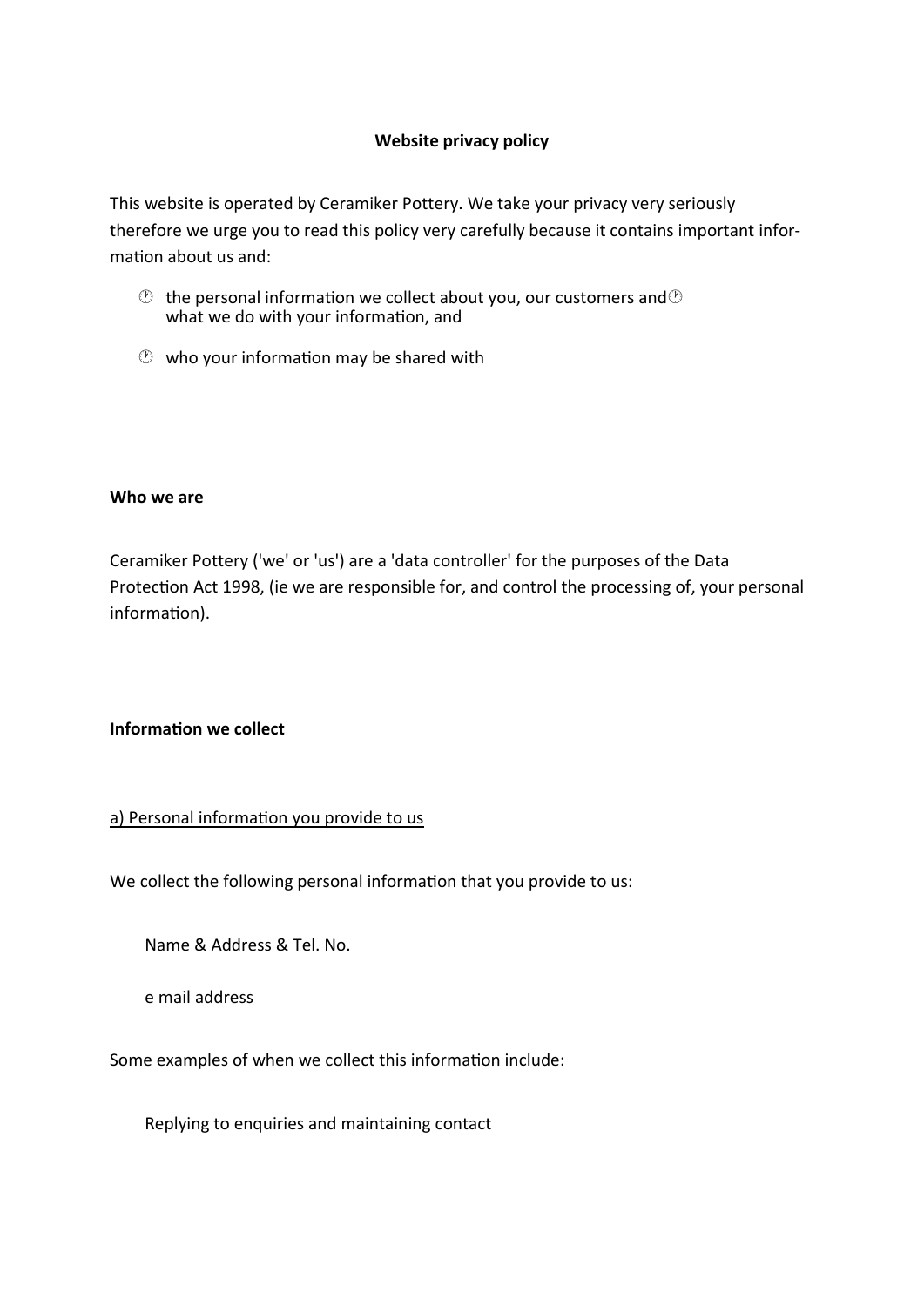# b) Personal information provided by third parties

We may receive information about you from other sources. This information may include:

n/a

We will add this information to the information we hold about you for the following purposes:

n/a

# c) Personal information you provide about third parties

If you give us information about another person, you confirm that the other person has appointed you to act on their behalf and agreed that you:

shall consent on their behalf to the processing of their personal data; shall receive any data protection notices on their behalf; and shall consent on their behalf to the transfer of their personal data abroad.

# d) Monitoring and recording communications

We may monitor communications such as emails and telephone calls for the following purposes:

n/a

**How we use the informa�on we collect**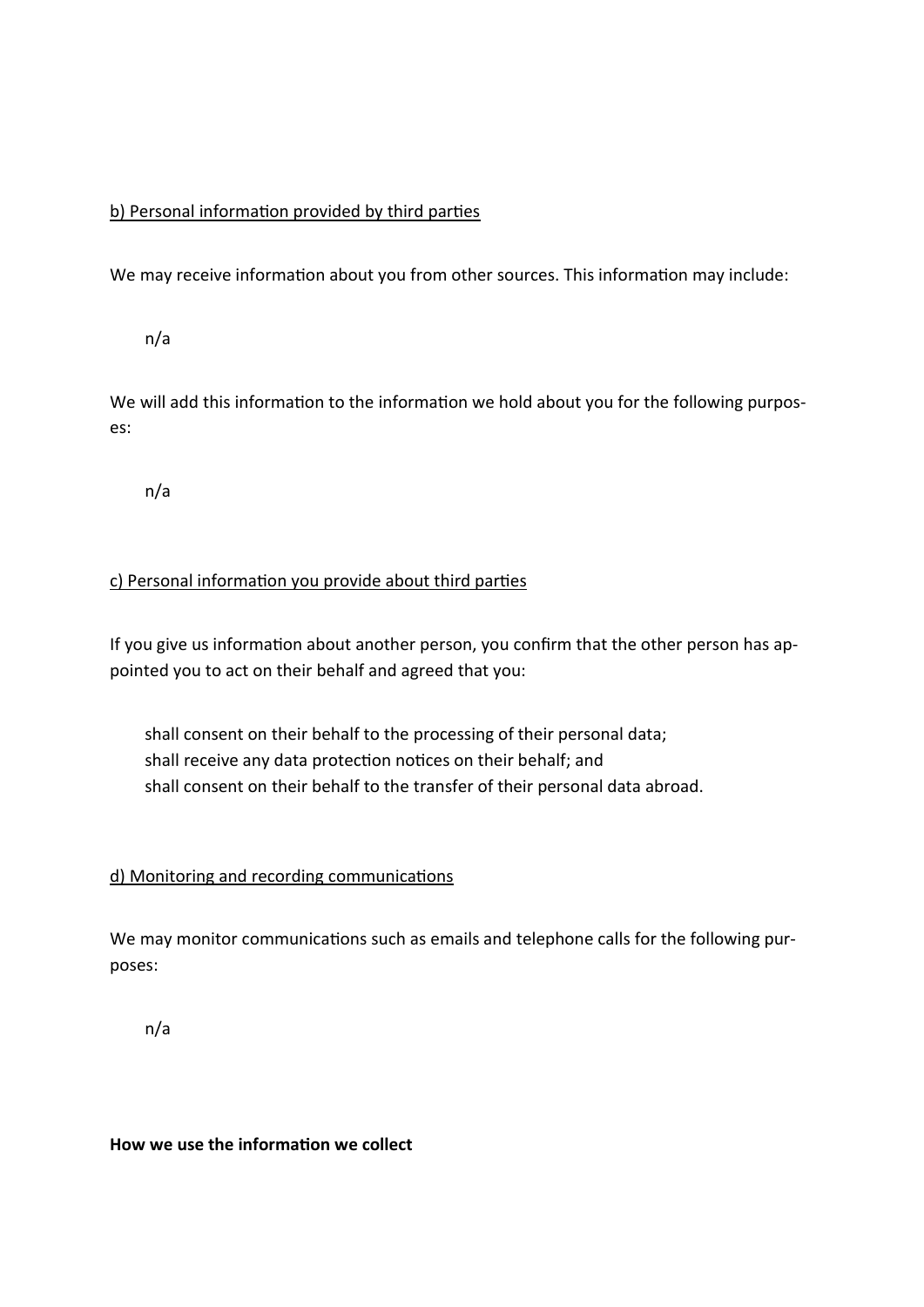We collect information about our customers for the following purposes:

Manage accounts

#### **Who your informa�on may be shared with**

We may share your information with:

n/a

#### **Keeping your informa�on secure**

We will use technological and organisation measures to keep your information secure. These measures may include the following examples:

Customer information is controlled by user name and password

However, while we will use all reasonable efforts to secure your personal data, in using the site you acknowledge that the use of the internet is not entirely secure and for this reason we cannot guarantee the security or integrity of any personal data that are transferred from you or to you via the internet. If you have any particular concerns about your information, please contact us using the details below.

**What rights do you have?**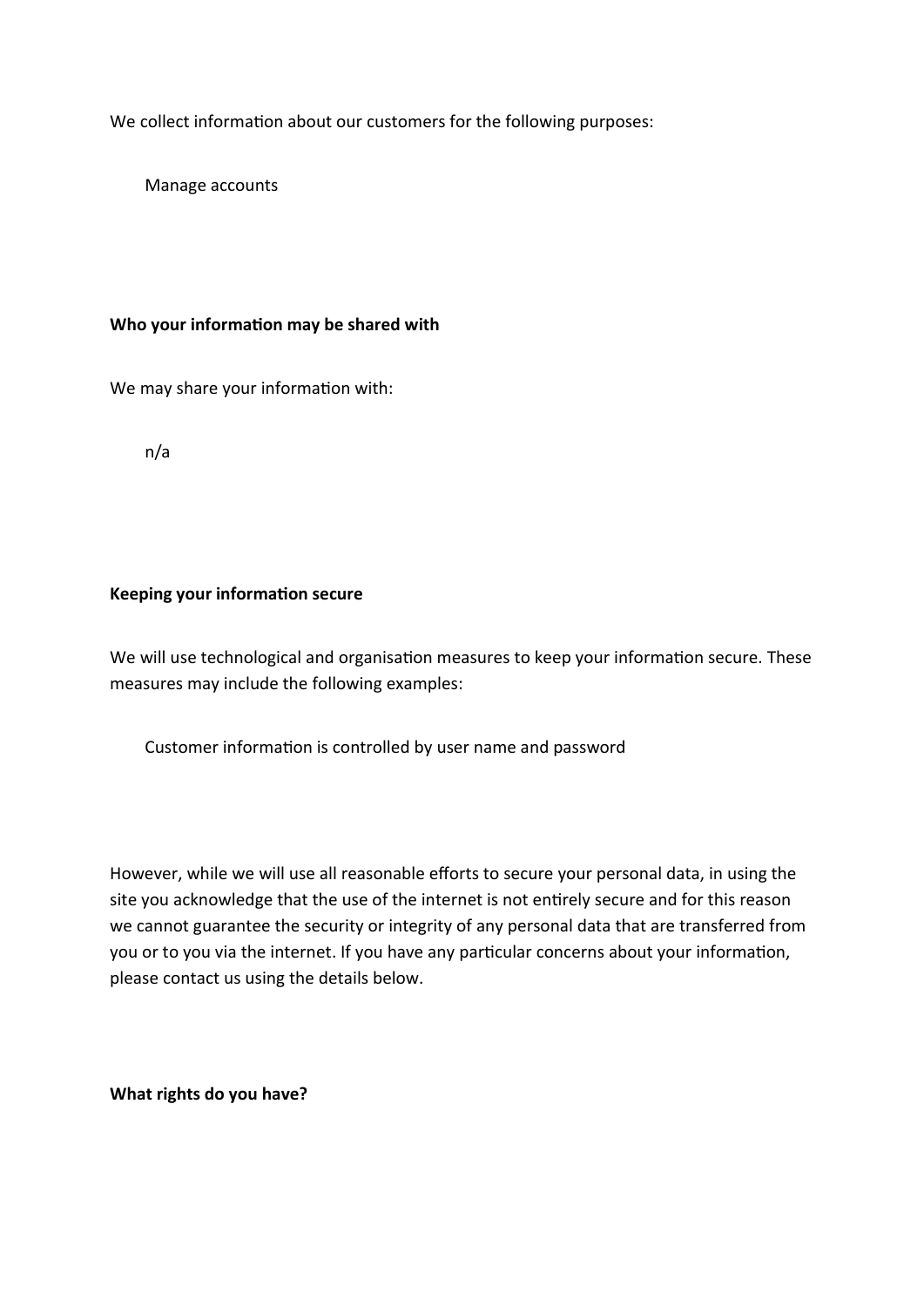### Right to request a copy of your information

You can request a copy of your information which we hold (this is known as a subject access request). If you would like a copy of some or it, please:

- $\circled{2}$  email, call or write to us (using the contact details below)
- $\circled{e}$  let us have proof of your identity and address (a copy of your driving licence or passport and a recent utility or credit card bill), and
- $\circled{e}$  let us know the information you want a copy of, including any account or reference numbers, if you have them

We may ask you to pay a fee before sending this information to you.

# Right to correct any mistakes in your information

You can require us to correct any mistakes in your information which we hold free of charge. If you would like to do this, please:

- $\circled{1}$  contact us using the contact details below
- $\circled{e}$  let us have enough information to identify you (eg account number, user name, registration details), and
- $\circled{1}$  let us know the information that is incorrect and what it should be replaced with

# Right to ask us to stop contacting you with direct marketing

You can ask us to stop contacting you for direct marketing purposes. If you would like to do this, please:

- $\circled{1}$  email, call or write to us (using the contact details below)
- $\circled{2}$  let us have proof of your identity and address (a copy of your driving licence or passport and a recent utility or credit card bill), and
- $\circled{e}$  let us know what method of contact you are not happy with if you are unhappy with